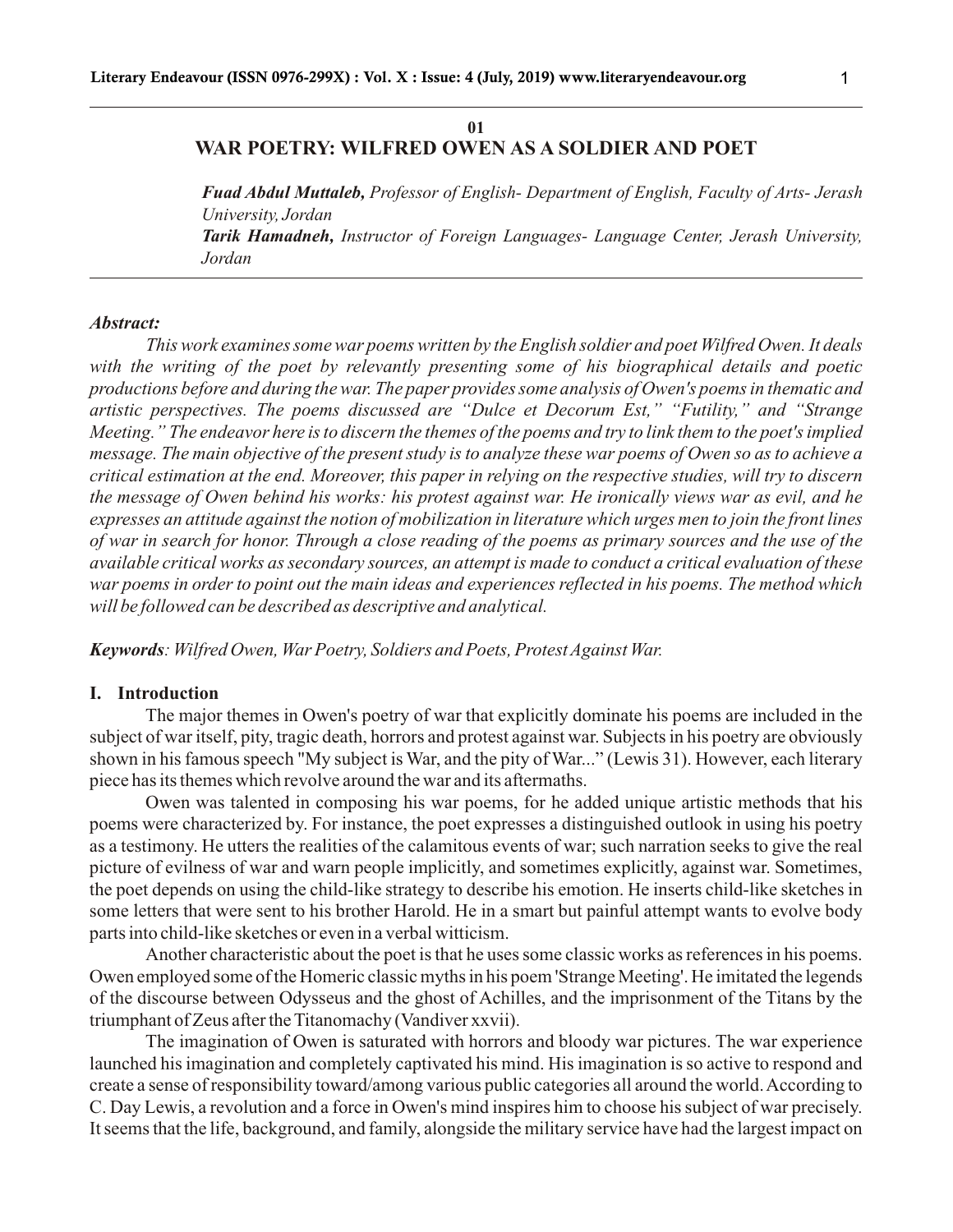#### developing his imagination.

There are different aspects in Owen's poetry. Spiritually, his poetry can be understood in terms of warning, and protesting against war. Several of his poems reflect the nature of divinity and morality. Kendall says: "There is a conception of a 'whole edifice' in Owen's plans for 'Disabled and Other Poems', but … [It] was obliged to note 'how very different all his poems are from each other" (121). In general, the aspects of social, political, emotional and imaginative scope are tackled in narrative, descriptive, and didactic terms of Owen's war poetry.

Finally, the importance to convey urgent ideas and translate real scenes stimulates the poet to emphasize the meaning rather than musical details. It is noticeable that Owen's poetry promotes the consonantal rhyme, the rhyming of consonants but not vowels, and chiming sounds (Lewis 25). It seems that Owen by these aesthetic forms tries to express his real observations and experience of war.

This study is shedding some light on the poetic productions of the English soldier poet, Wilfred Owen as regards war. This kind of poetry is a genre versified by combatant and non-combatant war poets. More specifically, this literary genre is mostly associated with World War I, and it is mainly produced as a reaction to the events before, after, and during the war. Actually, war poetry has existed as long as the ancient conflicts among peoples were there displaying an important fact that war experience vary from one poet to another. While some poets write to glorify and encourage war, others write to express their rejection of violent conflicts and fighting.

The paper provides a background examination of Wilfred Owen: biography and poetic achievements by focusing on the impact of the pre-military and military life on his mind and art. The premilitary experience, particularly his mission in Dunsden, had a major role in illustrating his attitudes towards war. His tours in the poor slums of that area created the blackish vision of his writing. Moreover, his military life, extending from the first days of his military training to his trench life at the front, developed his mind so as to create revolutionary attitude. This will be demonstrated through a thematic and stylistic analysis of a number of his poems: "Dulce et Decorum Est," "Futility," and "Strange Meeting". The thematic analysis proves that Owen was against war and its tragic aftermath.

Although there are several studies on the war poetry of Wilfred Owen, the necessity to investigate the literary and the intellectual aspects of Owen's poetry often emerges to reconsider his experiences and characteristics so as to fill a gap in cultural or literary studies. Such an attempt to examine some works of Wilfred Owen will add somehow knowledge to the available studies on the poet. Hence, the main objective here is to dwell on his war poems and conduct a critical study on both levels: the artistic and the intellectual.

It is believed that this study is relevant and significant because it explores war poetry through a critical approach and in a new sense of construction by exploring the personal experiences and the poetic traits produced by an English figure who has a celebrity as a war poet. The poet rejects war because of its human tragic consequences. Through his war poems, it can be noticed that he has poetic techniques, and styles that convey the pains, aesthetics of suffering, pity, grief, protest, and above all the tragic human loss as well as the stance of the poet.

Some light will be shed on the key themes, styles, and the personal attitudes of the poet. The reason behind writing about this field, war poetry, springs out from the catastrophic conditions of Arab reality due to the fatal war conflicts in several areas. Finally, signals of sufferings and horrors of war reflected in the poetic works of the English soldier-poet Wilfred Owen is worth mentioning as a literary phenomenon and a warning to the whole world about war and its tragic consequences.

## **II. Discussion**

Wilfred Edward Owen is an English soldier- poet. He was born on March 18, 1893 at Plas, Wilmot, Oswestry, Shropshire, in the house of his maternal grandfather, Edward Show. On June 11, 1900, Wilfred Owen joined Birkenhead Institute and remained there until 1907. In 1907, he began attending the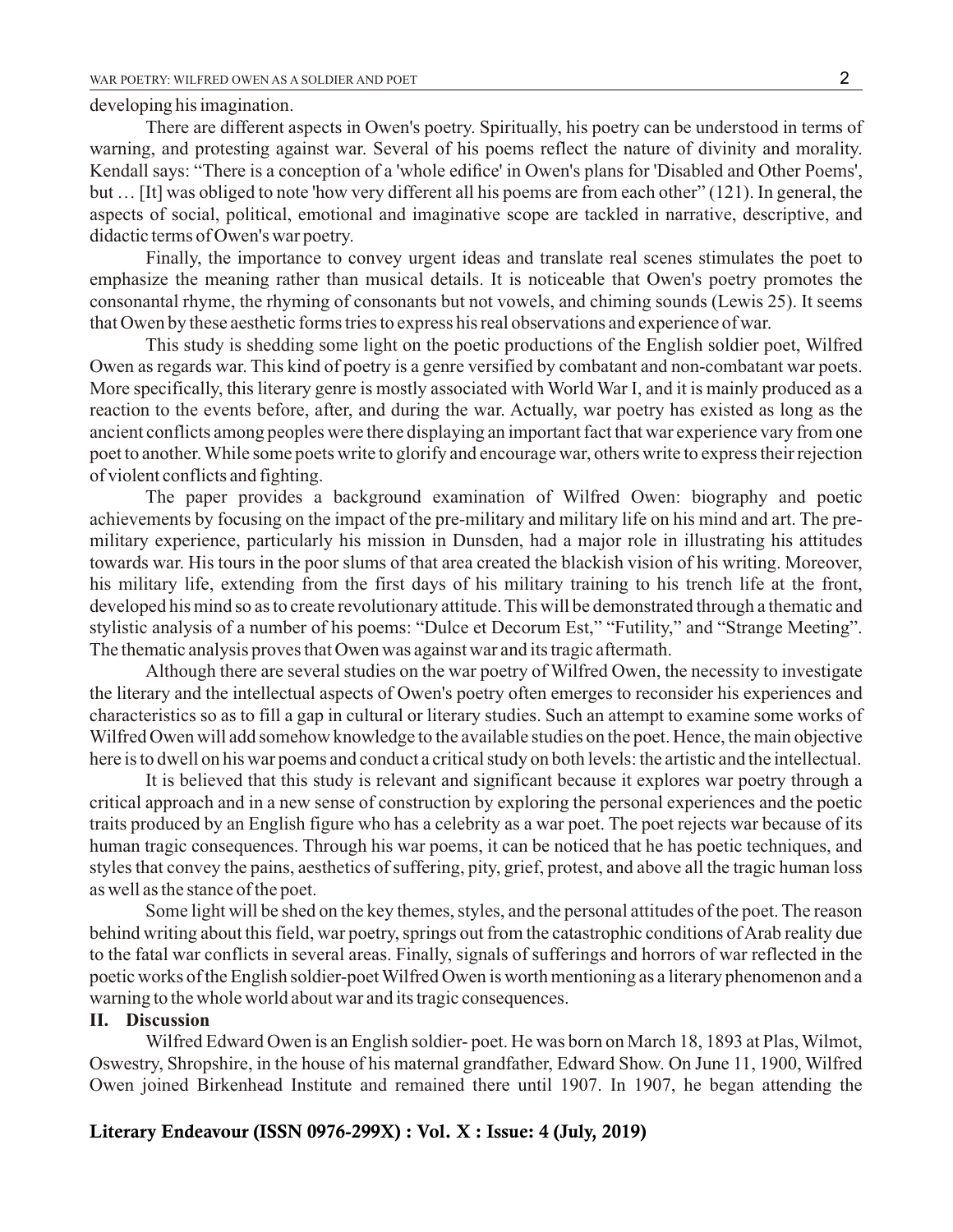Shrewsbury technical school as a day boy. In September 1911 he was enrolled at London University. From October 1911 to summer 1913, he was at Dunsden Vicarage, Oxfordshire as pupil and lay assistant to the reverend Herbert Wigan. On August 1913 he was assigned as English tutor at the Berlitz School of languages, Bordeaux. On July 1914, he left Berlitz School, became tutor to two boys in a catholic family in Bordeaux. On September 1915, he returned to England and commissioned in Manchester regiment on October, 22. On December 29, 1916, he sailed to France on active service, attached to Lancashire Fusiliers. On March 19, 1917 he was sent to the 13<sup>th</sup> casualty clearing station. Owen returned to his battalion early in April. In May he was sent again to the  $13<sup>th</sup>$  casualty clearing station, and from there to  $41<sup>st</sup>$  stationary hospital. In June, he went into No. 1 General Hospital, from which he was returned to England, arriving to the Welsh Hospital, Netley, about June 18. On June 26, 1917 he was evacuated to Craiglockhart War Hospital, Edinburgh. On November 1917, he was discharged from Craiglockhart: posted to northern Cavalry Barracks, Scarborough. On August 1918, he returned to France for active service and in October he awarded Military Cross. On November 4, 1918, he was killed in action, trying to get his men across the Sambre Canal (Lewis ix-x).

Agood number of Owen's war poems were written between 1917 and 1918, and this matter perhaps made several critics describe him as an enigma. During Owen's life, only four of his poems were published, while his celebrity was posthumous. The authenticity and grandeur in the language of his poems, the blending of harsh realism with a sensation, and the portrayal of horrors, proved that Owen is a remarkable poet and his poetry is mature as well. It was not a gradual development that made his work mature, but a kind of revolution in mind that enabled him to recognize his subject clearly: "war and the pity of war". This subject inspired Owen to write his poems that contributed to a radical change of citizens' attitudes towards the war: not to think of war as anything but evil (Lewis 11-12). There were different experiences and circumstances that had impact on developing Owen's talent in writing poetry. Seemingly, the tour in trenches during his military activities produced the emotional and spiritual aspects. Owen also was in admiration of the English poet, Keats, who influenced his writing verse in a pseudo- Keatsian manner.

Owen's father was a man of adventurous spirit, whereas his mother was raised in a Calvinistic religious doctrine, emphasizing the omnipotence of God and the salvation of the elect by God's grace only, and a rigidly Victorian atmosphere (Lewis 12). It was believed that this contradictory nature of his parents was behind the tensions between opposites that often create a poet, and develop his mind. Furthermore, the cultured atmosphere in Owen's home had a strong impact on the rapid development of his writings. During his military service he was writing letters to his family, showing his childish feelings to his mother, and the sense of responsibility toward his sister and younger brothers as if he was their father (Lewis 13). Owen's sense of responsibility for his younger members of the family and for his widowed mother embodied his feeling as a soldier and poet towards his men and towards all soldiers on the front. During working in Dunsden for a little wage, he was conducting several tours among the rural slums there and was reared hard against some facts of life: misery, ailment, and poverty. This experience must have rang the bells in his mind, and seemingly left a pragmatic impression which obliged him to look at the real world. Thus, the massive power of furious pity in his war poems has not only originated from the front, but also from the sense of social responsibility towards the painful life conditions connected with Dunsden's people.

During this period Owen suffered secondary diseases from which he became a bit of a hypochondriac (Lewis 17). He had reported in detail that he felt depressed about his future and had no specific conviction as to what he should do with his talent. When war broke out, Owen was living in a rural society. At the beginning, Owen opposed the war in terms of a naïve, violent and deadly serious manner. He had been barely influenced by the war and his firm belief was that the war is a severe annoyance of the private life. But after the first witness of a real case of injured soldier in Bordeaux Hospital, he in a ruthless and sharpness tone recounted the actualities of war. Then he was enlisted in the military service, and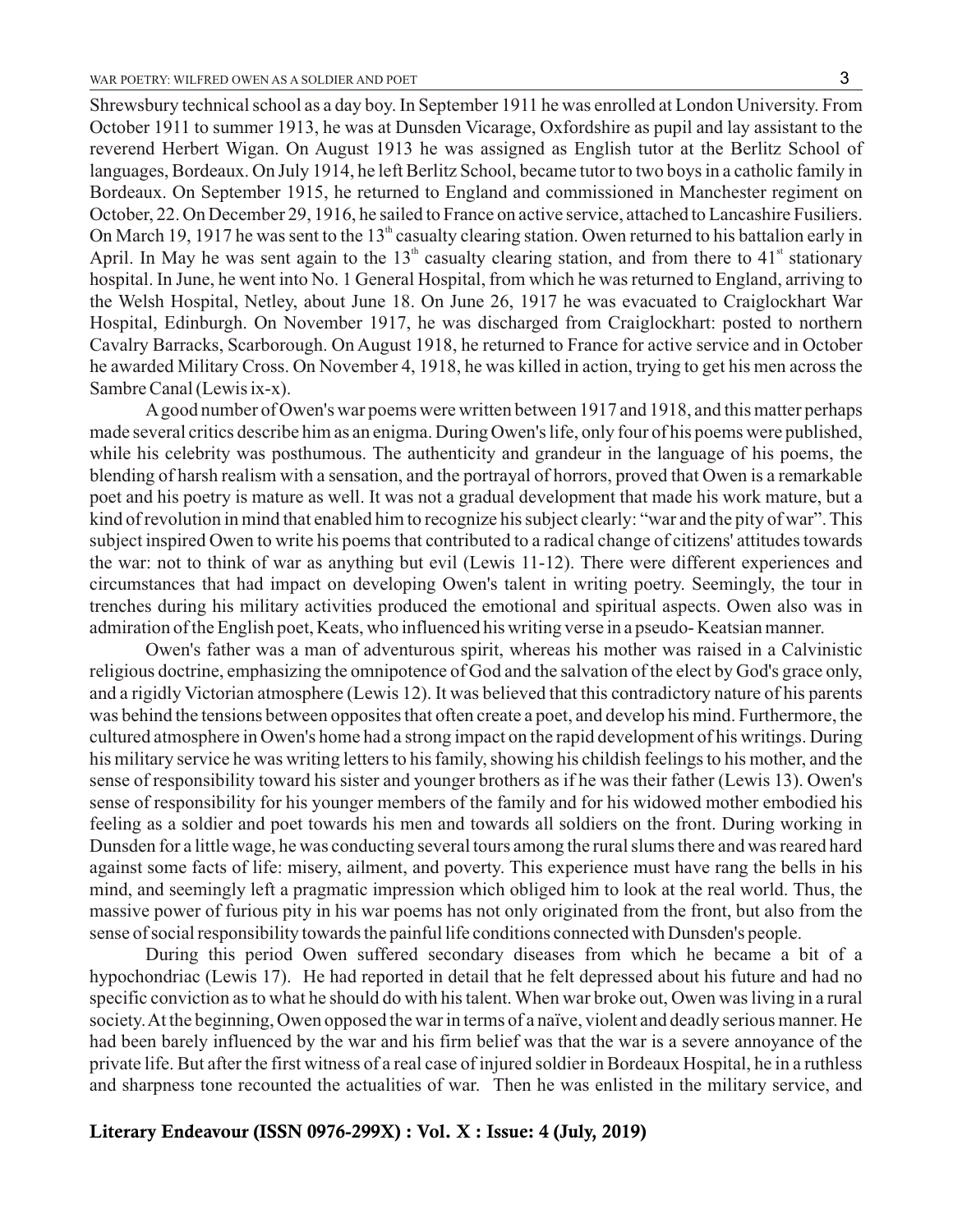appointed to the artist's rifle. He indulged in a tough and tedious life while he was obtaining his training. The military expressions impacted his language in terms of sharpness and toughness which mostly featured his writings (Kerr 289-290).

According to Kendall, Owen used the poetry as a way of therapy. Psychologically, he aimed to forget the painful memories on which the poems themselves revolve. Through recurrent writing of the same memories he wanted to keep himself away from unholy motivations and to free his mind from the worst record ever. Owen's war poetry resides 'in the pity,' he referred to pity, for friend and foe alike, at a point where the real experience should have overcome any other kind of literary celebration, such as glories, heroism, and patriotism. He reinforced this vision in that the best war poetry is a combination of bitterness and nostalgia as it was seen arising out of the grand disillusion of the First World War.

Owen was an innovative poet; he inserted some new advanced methods and played with vocabulary in a way that make the reader indulge in the breast of the situation. Touch, for him, became the ground of both testimony and trauma.

> A month before his death, Wilfred Owen wrote to Siegfried Sassoon about his servant Jones, 'shot through the head, lay on top of me, soaking my shoulder, for half an hour'". He goes on to elaborate: "'Catalogue? Photograph? Can you photograph the crimson-hot iron as it cools from the smelting? This is what Jones's blood looked like, and felt like. My senses are charred. Owen here struggles with the paradoxical notion of sense experience: on the one hand, it is intensely private and stubbornly resists translation, and on the other hand, for it to be shared and communicated, it has to create a retrospective narrative. In order to evoke the judder of the moment, he has recourse here to certain literary devices: images, alliteration, and metaphor. (Kendall 73-74)

The first experience that happened to Owen with 'the actualities of war' was in a hospital in France. He wrote a letter to his brother Harold characterized by realism, pity and writing as testimony. At the same time, there was a full involvement of the body in pain formulated into child-like sketches or verbal witticism. However, the rich diversity in Owen's imagination, drawn back to Owen's pre-war letters were saturated with depictions of illness and pain. Owen's war poetry which widely attributed to the actualities of the trench life, in large, formed the 'modern memory' of the war. The vivid images of darkness, guns, mud, rain, gas, bullets, shells, barbed wire, rats, lice, cold, and trenches enriched the modern war poetry.

'Dulce et Decorum Est', is one of Owen's major poems. It was published posthumously in 1920. The title is an ironic allusion to a line taken from a Latin poem for the Roman poet Horace, "Dulce et Decorum Est Pro Patria Mori", which means it is sweet and fitting to die for one's country. Owen wrote the poem as a response to the patriotic poetess Jessie Pope whose recruiting poems encouraged many young men to fight in the futile war. Ironically, Owen referred to Jessie Pope in line 25 using the term 'My Friend', but how come to be a friend while her poetic works performed as an enemy toward the humankind. The poem is known as 'a gas poem' in which Owen employed both senses of experience and language in their extreme limits. Although the phrase 'gas poem' does not fully convey the aspects of poetic and thematic issues, the desperate moments during and after the gas attack weep through the whole lines of the poem. Bloom thinks that, "Owen's goal from such title is to attack the concept that sacrifice is sacred, and to destroy the glamorized decency of the war" (Bloom 15).

In 'Dulce et Decorum Est', Owen in a scenic way, infers the details of the instant and direct effects of a gas attack. Moving from the bloodied feet to the bloodied mouth of the soldier, he discussed different main points in the subject of war: night march, a gas attack, and traumatic neurosis. The soldiers were fatigued and exhausted by the battle, so they withdrew from the front lines to the back lines of the battle to have a short break and to rearrange their selves before going back to the battle field. They were extremely tired to the limit that they did not feel the falling down of the bombs, and did not hear the explosion sound of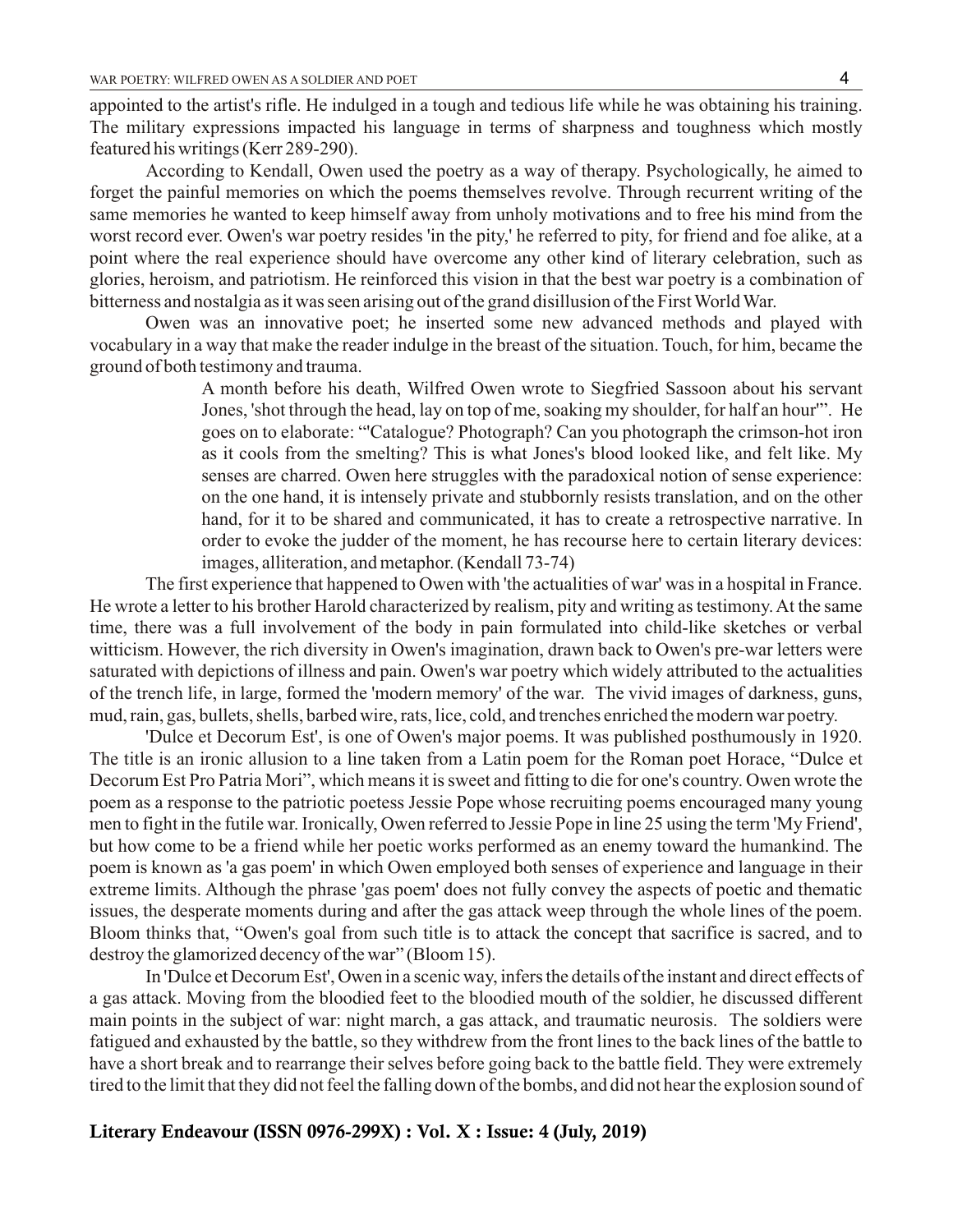the gas projectiles dropped behind them. They tried to put gas masks on quickly, but one soldier had no enough energy and was late to put the mask on in time. Owen kept a helpless and powerless observe from behind the saving panels of the mask to the situation in which the man had no ability to breathe in a sea of gas. What is a value of a life restricted in a trivial and cheap-price mask panels? Those panels represent the distance between life and death. However, the brutal vision of a soldier agony of dying through the gas haunted the poet in all his dreams.

Owen apparently wanted from 'Dulce et Decorum Est' poem to warn the public of the lie that "it is a sweet and fitting to die for one's country", since Owen himself was wholly convinced it was a lie. The initial fourteen lines describe the set of circumstances and the situation in which the soldier found himself. The other fourteen lines display the effects of what happened and Owen's serious thoughts and his echoes on them. However, the last four lines warn the reader to avoid similar suffering and misery in the future. With awareness or familiarity gained from the sad experience of that soldier who died in a gas attack, Owen sends a message to the whole world in that it is a must that 'not [to] tell' lies to children 'ardent' for glory.

Owen did not save any effort in portraying the terror of the gas attack. In a genius dramatic outlook, he employed his harsh commentating knowledge flavored with both tones and cadences in using a reportage, direct description, and documentary portrayal by which he made the distance between the miserable scene of the gas attack and the reach of reader's imagination so close. What made the opening of 'Dulce et Decorum Est' so exceptional is that in the first line of the first stanza, Owen takes us directly to the field yard. The scene is vivid and live, and brings the body into the field of vision against the surreal backdrop of the gas flares and the sound of the 'Five-nines'. In the first two lines of the poem, he depicts the soldiers who were placed in an unromantic setting in a very unromantic and unheroic way as: 'bent double' 'knock kneed' 'coughing' cursing through 'sludge'. The soldiers were like "old beggars" and "hags". The third and fourth lines positively might give some hope, but the 'rest' towards which they 'trudge' is 'distant'. Peter Cash states that: "It is an oxymoron in that it suggests an unnatural conflict between moving and resting" (7). This depiction passively proposes the severe exhaustion and the integral absence of hope at the potential moving away from the front lines of the war and the 'haunting flares'.

Taking into account how risky the gas attack was, Owen in 'Dulce et Decorum Est' translates a horrifying picture of the soldiers 'fumbling' with their gear. Most of them succeeded to manage 'just in time' but 'someone' has instantly set apart from other men. The sufferings of the succumbed soldier prevail over the rest of the poem, he screams, lose his balance, and resists in order to breathe. This tragic experience is reduced to a dream as Owen's dreams were haunted by those painful scenes, and by the soldier who 'plunges' at him ; a word which bears frightening connotations, as if the soldier is taking an aggressive action against Owen. The diegesis is increasingly observed by the accumulation of the words: 'guttering,' 'choking,' and 'drowning'. The use of such words is extremely painful, and it causes feeling of disturbance, particularly, when the readers imagine that a powerless man meets his vain death due to the lack of oxygen.

It should be noted that Owen uses special techniques of sound representations in his poem 'Dulce et Decorum Est'. He moves from visual impressions to visceral processes in the description of the gas attack. He fluctuates from sounds produced between the body and the world-fumbling, stumbling, flound'ring, drowning-to the sounds within the body itself: guttering, choking, writhing, gargling (Kendall 84). Also, he uses the aesthetics of contradictions in the  $8<sup>th</sup>$  line: "Of gas-shells dropping softly behind." He describes the 'dropping' of the deadly 'gas-shells' in a confused perspective when he says that the shells were dropped 'softly'. How come fatal bombs dropped in a soft scene! At the same time he says that the shells were dropped 'behind.' The panoramic scene here is so confused to have a deadly bombs dropped softly and behind. By these contradictions of expressions, Owen apparently wants to emphasize the horror experienced by the soldiers and the readers alike. At the time the life of the soldiers was controlled by the death in the front lines, it was also dominated by death from behind.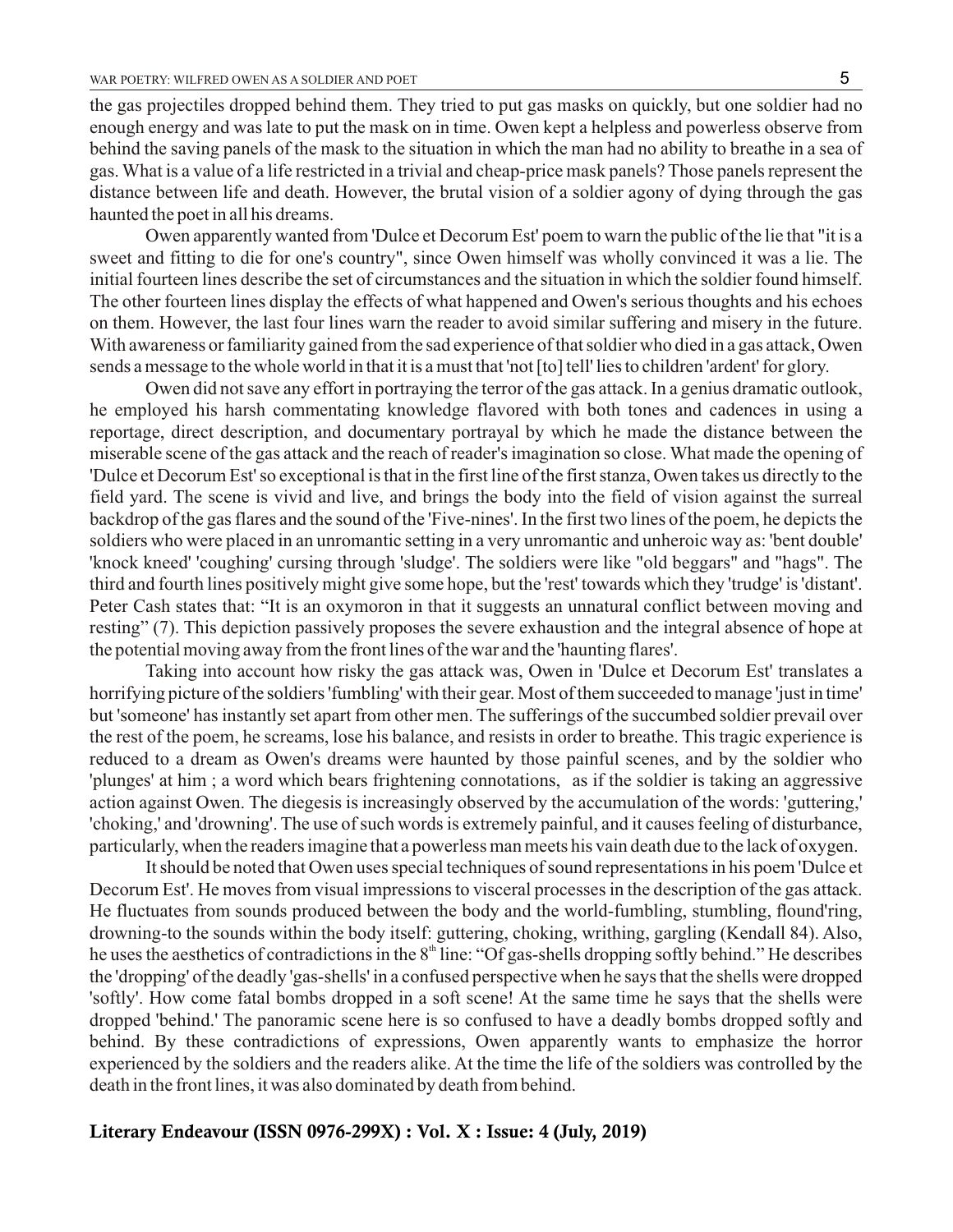The scene is continued at the same  $9<sup>th</sup>$  line. The first four short sharp words with exclamation marks: "Gas! GAS! Quick, boys!" (Lewis 55) make it clear that the danger is so close and comprehensive, but what makes the scene ambiguous is the use of the word 'ecstasy' that followed up those four warning words. It might be that Owen wants in using this word to throw some focus on the uncontrollable fear of his men and himself as well. According to Kendall, the word 'ecstasy' Comes from the Greek word 'ekstasis', which means 'a standing outside of oneself' (ekout of, stasisa position, a standing). It could be said here that the word indicates the sense of inherent in a moment of frenzy, or it refers to a quick shift for the narrator from participant to be an observer over a short pause in the line. Psychologically, the combination of the ecstasy and horror may reflect the despair of these moments (84).

Owen set a style of alliteration in the poem commencing from the title. He used similar sounds 'et' and 'est' to link 'Dulce' and 'Decorum'; the controversial and metaphysical nouns which mean 'sweet' and 'honourable'. In an attempt to achieve some noble aims, Owen comes back to the title once again in the final line of the poem to remind the reader with 'the old lie' and to confirm that the futile death for one's country is still a lie. The alliteration moves from the title through the whole poem to show the inescapable conditions that the soldiers suffered. For instances, the 'B' sounds are represented in the description of the soldiers who 'Bent' like 'beggars' and who 'cough' and 'curse'. Also the 'm' sounds are appeared at the  $5<sup>th</sup>$  and  $6<sup>th</sup>$  lines: 'Men marched asleep'/ 'Many had lost their boots'/ 'But limped on ...'/ 'All went lame'. Owen used alliteration to point out that the pain was gradually getting worse. In the word 'wagon' Owen urges us to 'watch the white eyes writhing', he was drawing the horrible moments that the soldier exposed to while he was dying. At last, he asks the reader to imagine 'vile incurable sores on innocent tongues'. This final alliteration of 'I' sounds marks an amazing contradiction between the 'incurable' nature of the injury and the 'innocence' of the victim.

Owen used the word 'All' twice in the  $6<sup>th</sup>$  line. It is assumed that the word 'All' was repeated in an attempt to convey the denotative meaning of that 'all' soldiers were touched by the gas attack. In the  $9<sup>th</sup>$  line Owen also created a sense of tension in repeating the words 'Gas! GAS!'. The advantage of such repetition, pushes the reader to realize how tragic the gas attack was. The word 'drowning' pause at the end of 14<sup>th</sup> and  $16<sup>th</sup>$  lines is used to emphasize how it is hard for Owen to be freed from the image of the man's 'hanging face'. At the beginning of  $16<sup>th</sup>$  and  $20<sup>th</sup>$  lines, 'If ... you' structure was repeated to direct the impotence outrages that Owen cannot cope with to the reader, and is a smart rhetorical device to change the sensation of guilt to a sensation of protest. The victims' fate was so pitiful, but the lines reveal the main idea of fury (Kendall 565).

The tone of this poem is characterized by wrath and its voice plays the role of cathartic release. Owen emotionally loads the poem in self-accusation due to the paralysis he was exposed to. He explicitly dwells on the details of horror and misery for the sake of release and relief from the strong or repressed emotions. He wants to create a sufficient distance between the memories and his consciousness. At the same time he wishes to maximize the impact on those who tell the 'old Lie'. Kendall declares that this poem: "First of all, […] persuades us that it [gives a true nature of pain]; secondly, that its truth is shocking; and thirdly, that we should do something about it. (564-565). Accordingly, Peter Cash thinks that the "Dulce et Decorum Est" is a satirical poem that attacks the jingoists who sit by their home fires, urging young men to 'trudge' through the mire to their gruesome deaths. It is introduced in a strategy of confronting this jingoistic sentiment with a graphic description of trench warfare, thereby embarrassing it, even humiliating it (6-7).

In the poem entitled "Futility" Owen observes a strange phenomenon of symptoms of what the eyes and ears had witnessed. Owen wrote "Futility" in May 1918 during the war. It appeared in *The Nation* during 1918, and it was published posthumously in 1920. The setting of this poem is a trench in the cold winter of 1916-1917 in which Owen and his soldiers suffered from the continuous gunfire of the enemy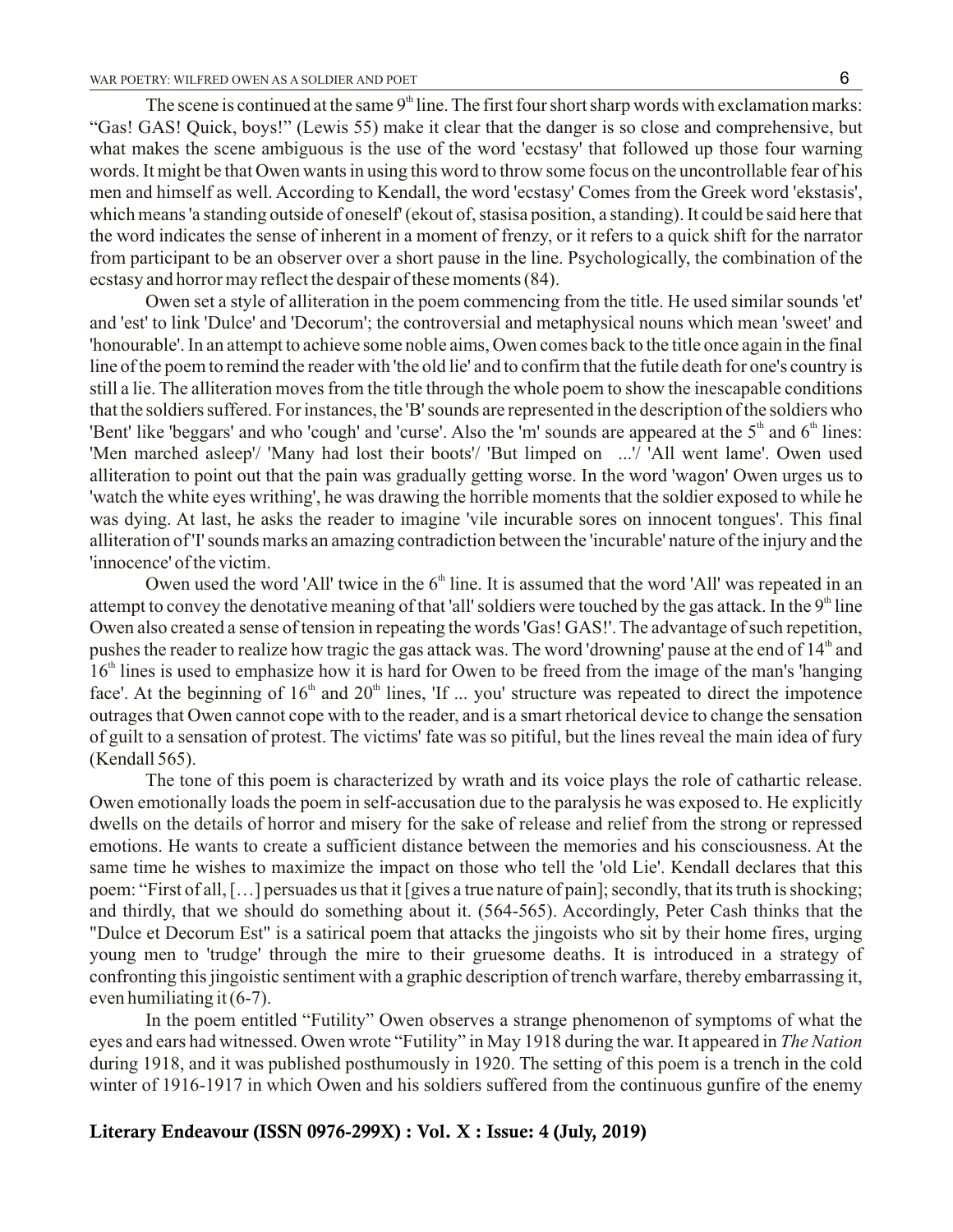and from the severe cold weather as well. Kendall believes that the poem does not match Owen as realistic or satirical personality although they apparently represent the formal and thematic broad characteristics of his works. At the very moment of the poem's creation, Owen turns his attention to a corpse, a body whose anonymity takes shape, and none of its details are obtained, and he offers it what little he can: the attention, solace, and compassion (Kendall 499).

The poem is a piece of anti-war, pro-country, and public propaganda through which Owen wants to produce a sentimental effect in a nostalgic induction to home. It is noticeable that the shadow John Keats has loomed over this poem as similar as of much Owen's trench poetry. The life of sensation rather than thoughts has dominated over the poem implicitly. So the poem's form denies any thoughts of militarism or celebration of battle. The varied rhyme and half rhymes ('sun', 'once', 'half sown', 'France', 'snow', 'now', 'know') and to home traveling rhythm ('think how it wakes the seeds-/ woke once the clays of a cold star') themselves completely abolish the existence of the identity of militarism in the poem and support the romantic outlook of the poem. Even nationalism here is subjected to the nostalgia for English fields. The poem is anti- militaristic in the rhythms of its individualized elegiac voice, specified with a quiet and contemplative balance.

The triumph of nature over men was the traumatic sense about war, the invisibility of the enemy, and randomness of death. Hence the cold weather capsulated the unseen enemy who belongs to a miraculous force, the nature, that relatively could not be defeated. In its dynamic opening, the poem directly narrates an isolated incident from the trenches in a severe cold weather. The soldiers are asked to move the body of their dead friend into the sun: "Move him into the sun/Gently its touch awoke him once, /At home, whispering of fields half-sown" (Cash 12). The sun exaggeratedly stands here as a symbol of life, and the hope of moving the soldier into its shine, in spite of the cold weather, might warm his body and revive him.

'Mourning at death' and 'futility' have been interchangeably expressed in the poem. On the one side, the poem speaks directly to humanity and puts the agony of the individual soldier in a universal frame. Owen strongly tends to write powerful and moving poetry about the truth of war by expressing the sorrow and sadness for this man's death. On one side, the theme of 'mourning at death' primarily dominates the first section of the poem in which Owen laments the death of a young farmer whose life was finished pointlessly in the war. The death of that soldier represents the death of all soldiers in the war and it is recognition that the death of this anonymous warrior is a title of the fate of many unknown warriors. The name of the soldier is not known to stand for the many other soldiers who died in the First World War. Owen evokes a sense that this soldier's death stands for the death of thousands of others and that the speaker's authenticable personal witnessing of this death can stand as a wider argument about the futility of war.

On the other side, the unnecessary and pointless death of the soldier refers to the theme of futility. The title of the poem itself epitomizes the aspect of futility as a result of war. "Futility" is an extremely moving poem because it moves from mourning a dead soldier to the futility of human life, and it focuses on a futile death and recites the commemoration or mourning. It is wholly characteristic of Owen that it focuses on the fate of one private soldier, the eponymous soldier who was struggling to live.

Focusing is not only on the soldier pathetic reaction, but also on the haunting dreams of Owen. The explicit reflection of the grief, and the lament of the dead in the poem made critics consider it an elegiac voice. The soldiers tried in vain to do what they could to revive their dead friend. Nature was the first thing that came to Owen's mind at that moment. He meditated that the sun can help their dead friend but unfortunately, the contemplation in nature's power was futile.

A questioning about the meaning and value of the individual even after his death as well as the futility of human existence emerges. The limited capacity and trivial position in front of a nation submitted to war, describe in a sense of sad despair the futility of the soldiers' attempt to rescue their friend. The sun is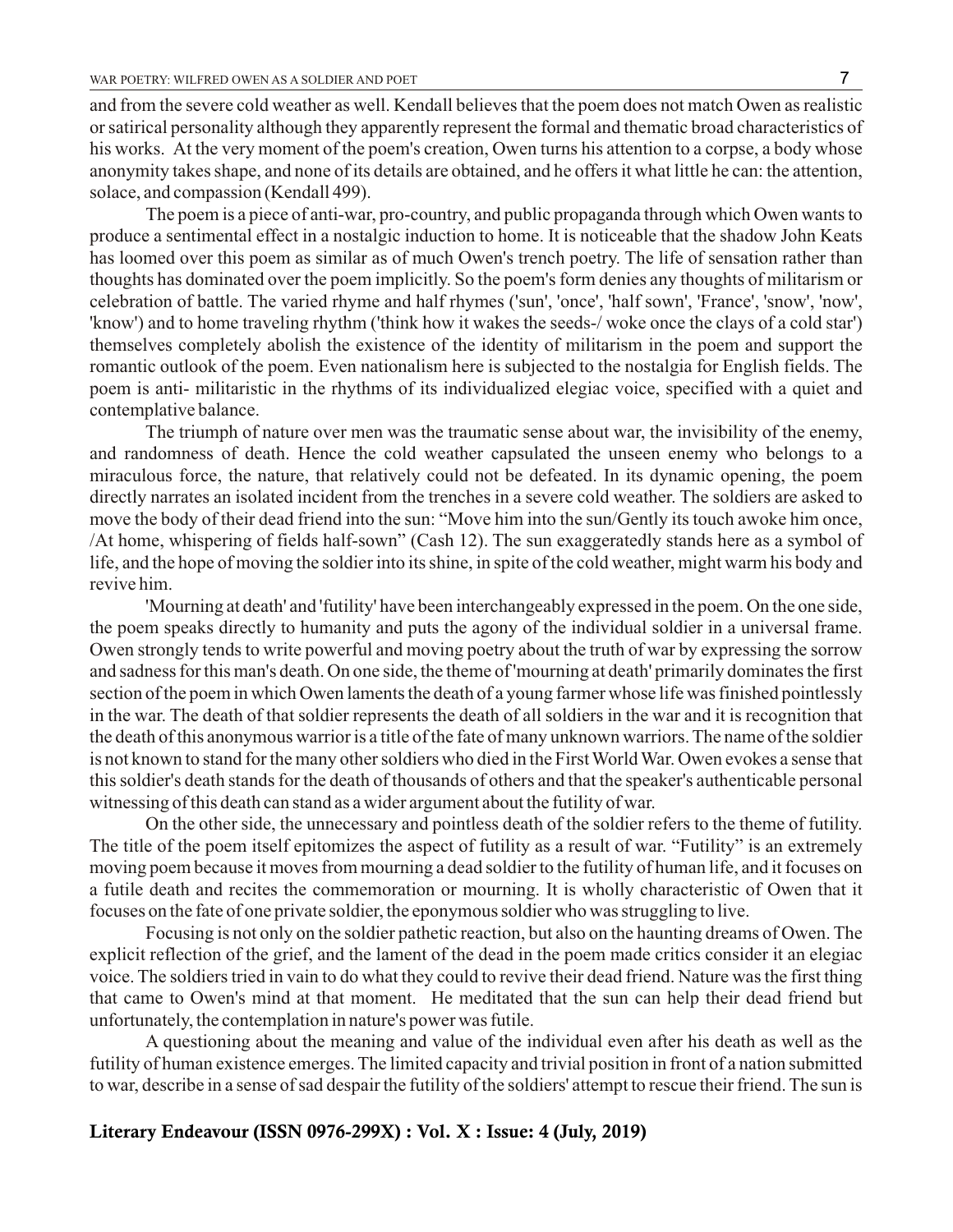able to "wake the seeds, and "Woke once the clays of a cold star", but sadly, does not wake the soldier:

Cox and Dyson claim that this poem is about "premature". [They consider 'Futility' here] not only a social protest but a religious questioning. It faces the mystery of life in sentiments that would remain profoundly true for the bereaved, even if war itself could by some miracle be abolished. The 'futility' of the title does not refer simply to human follies; it refers beyond these […] to the human condition itself. It is one side of the tragic vision of man - the perception that if man is the jest and the riddle of the world, this is only because he is first and chiefly its glory. (Abu Baker 130)

Owen was one of the first war protestors of the  $20<sup>th</sup>$  century. At the end of the poem, he reveals a sense of protest against the notion of a pointless existence of human beings. As if he asks: are people created merely to die? The last three lines constitute a form of questions that go above and beyond the mere mourning of a dead soldier: "Was it for this the clay grew tall? /-O what made fatuous sunbeams toil /To break earth's sleep at all?" (Lewis 58). They give a sample of pantheistic queries about mankind situation in this world. Owen brings the miraculous notion of "creation of man from clay" in a poetic diction that 'clay' is a metonym for 'man'. In this artistic technique, he raised a serious questioning of the purpose of human life. What is its purpose if it is merely to end in the mud of the battle? If the aim of human being is to live for this, and if this is the case, then "Oh" regretfully, our existence seems senseless.

According to Peter Cash, Owen, through the means of imagery, rhetorically asks about the Christian morals of the afterworld. The un-ironic use of the sun-image invites a distinct answer: namely, that the existence of the man has no meaning as long as it will end up in a worthless space. In this matter, Owen, then, is pointing not only to the 'futility' of war, but also to the futility of human existence itself. "If men were put on this muddy earth merely in order to make one another suffer such misery, then what's the point?" (13).

The poem "Strange Meeting" is also a model of a major poetic work by Owen that illustrates the theme of war and its aftermath. It was written at some point of the first half of 1918, and published in 1919, the direct year after Owen's death. It is argued that the poem is the most renowned work, and it alongside other poems played a significant role in widening Owen's poetic fame. The poem itself is a debate; different opinions by some critics are expressed about it. Osbert Sitwell claimed that the poem is a "great poem as exists in our tongue" (Kerr 174). John Middleton Murry introduced the poem in terms of aesthetic and spiritual mode as "a true poetic style", "discovery of a genius", and "imaginative sublimation". This introduction reflects the fact that the poem is a unique complete masterpiece produced by a mature talented poet who facilitated the way beyond superficial realism. The general distinguished atmosphere of this poem, according to Murray, was the main factor behind the celebrity of Owen (Kerr 175-176). Siegfried Sassoon described the poem as Owen's "passport to immortality, and his elegy to the unknown warriors of all nations" (Bloom 22).

The poem was coined to show a critical sensation about the war. Owen used perfect expressions and techniques to convey the sardonic vision of "Foolishness of War". He wanted to draw attention to "Foolishness of War" as a theme dominating the whole poem. Although he tried to avoid the realistic description of the horrors of war and going this time towards an imaginative projection of emotion, realism in this context was seen as a political connotation to protest against war. Edmund Blunden felt that there was a need to insist that the poem had its roots firmly planted in realism:

> it was peculiarly a poem of the Western Front," he said, "a dream only a stage further on than the actuality of the tunneled dug-outs. The debate about the nature of Owen's [realistic poetic] achievement […] continued, on the grounds of this poem, trailing its difficult questions about the political meaning of a poet's 'acquiescence' or 'protest,' questions which were themselves bound up with the nation's and Europe's struggles to understand the Great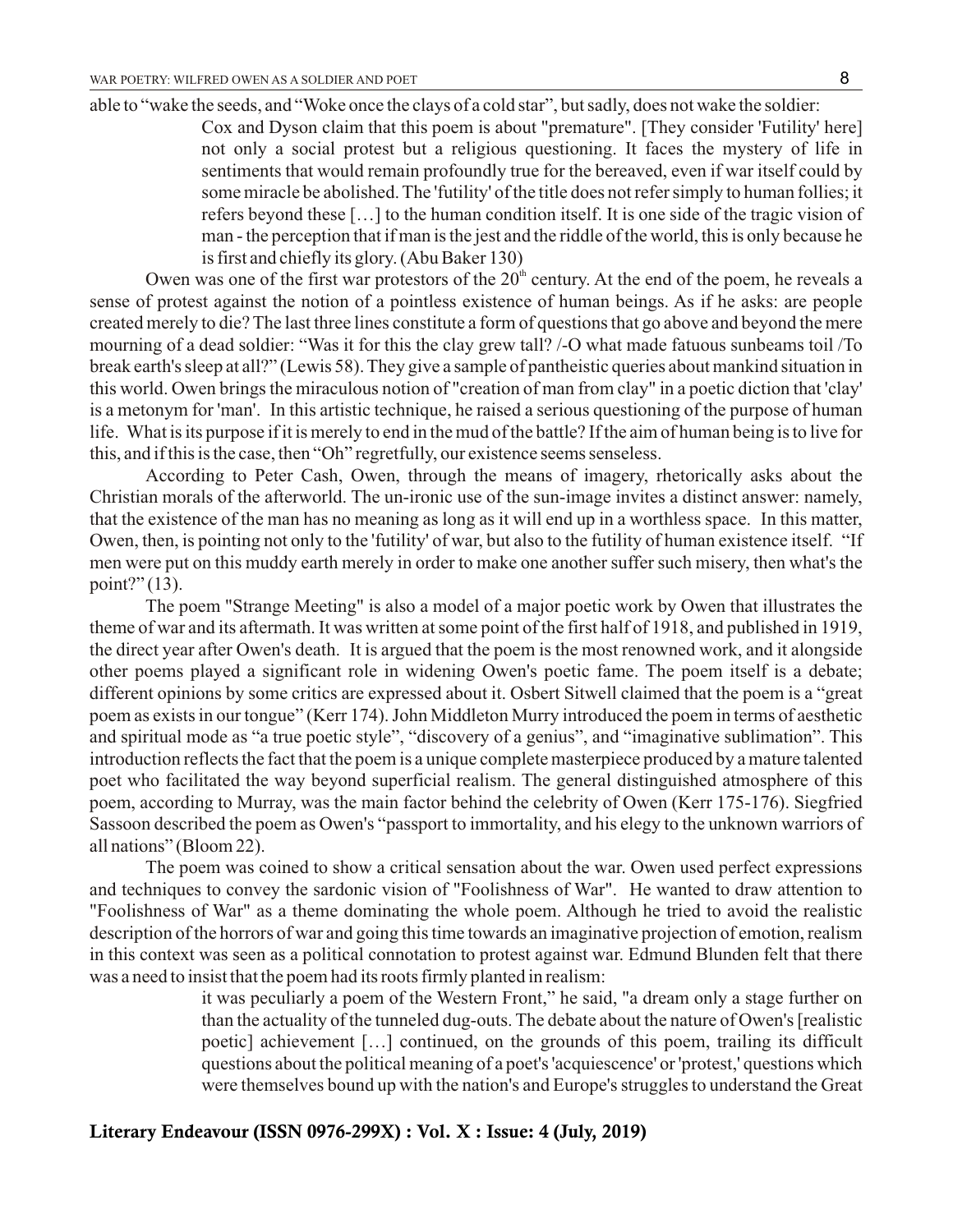#### War. (Kerr 177)

The poem was seen as an incomplete work; and it was believed that the poetic rather than the editorial reason was behind this assumption. In the last line: "Let us sleep now. . . .", the poem seemed unfinished. Some critics see that Owen left the end unfinished to give an indication of future conflicts between nations. As if Owen was saying that war is not a restriction to a specific generation rather than another; he was sadly prophesying future conflicts. Douglas Kerr explains in this respect:

> This unfinished poem, the most remote and intimate, tranquil and dynamic, of all Owen's imaginative statements of war experience, ... demanded a special place in the foreground, and again this seemed to have to do with its prophetic content, and with its status as somehow Owen's last testament. … Blunden had first commended "Strange Meeting" as a prophetic poem when he reviewed Sassoon's edition in the Athenaeum, 10 December 1920 (176-177).

The opening of the poem is dramatically magnificent. It is like "Futility" in speaking directly to humanity and put the agony of the individual soldier in a global and worldwide context. It does not only tackle the truth of war, but it is also one of the first anti-war propaganda of the  $20<sup>th</sup>$  century. Owen employed his persuasive abilities to speak and write about millions of soldiers with whom he lived the same war experience. His rhetorical protest was powerful because it was sprung out from the actualities of his own war experiences. He saw the war as a pathetic crime against nature, humanity, and against humankind existence itself, therefore, in his perspective, no war can be justified. He completely got rid of the personal restrictions and presented his technique in graphic imagination to convey the universal truths about war. Owen also gave a voice that futility of war is a form of the blind hatred of humanity. In a sense of escape, he dreamt of being underworld, protected from the horrible experience of war, but finally realized that he encounters a subterranean suffering and the escape is a mere illusion. Despite the fact that escape from suffering was an impossible demand, Owen still had a hope in forgetfulness of that suffering as the one and only therapy from the painful actuality.

This poem can be analyzed on two levels: the psychological and the physical. It can be seen as a sense of unconsciousness and as a poignant dream in which the poet found himself conducting a dialogue underground with a dead soldier. The traditional place of the dead (dug out), the physical distortion of bodies accompanied with guilt seen on their faces, and many other piteous images, as results of wars, reflect the feelings of despair that dominated all over the poem. Owen wrote about the devastating World War I, embraced the ancient mythology. According to Elizabeth Vandiver, he used mythological references in his work "Strange Meeting" in reference to some Homeric elements (xxvii). The phrase 'titanic wars' in the line: "Through granites which titanic wars had groined" (Lewis 35), he summons up the classic myth reference of the imprisonment of the Titans in Tartarus by the triumphant of Zeus after the Titanomachy. Also in the lines: "'Strange friend,' I said, 'here is no cause to mourn'". "None", said the other, save the undone years,/ The hopelessness" (Lewis 35), Owen referred to the legendary discourse between Odysseus and the ghost of Achilles in the Odyssey as it is stated: "Do not grieve, even though you are dead", says Odysseus, and Achilles replies, "Do not console me for death, shining Odysseus" (Vandiver xxxii). The following lines from the poem justify some of what was said:

> It seemed that out of battle I escaped Down some profound dull, tunnel, long since scooped Through granites which titanic wars had groined Yet also there encumbered sleepers groaned Too fast in thought or death to be bestirred Then, as I probed them, one sprung up, and stared With piteous recognition in fixed eyes,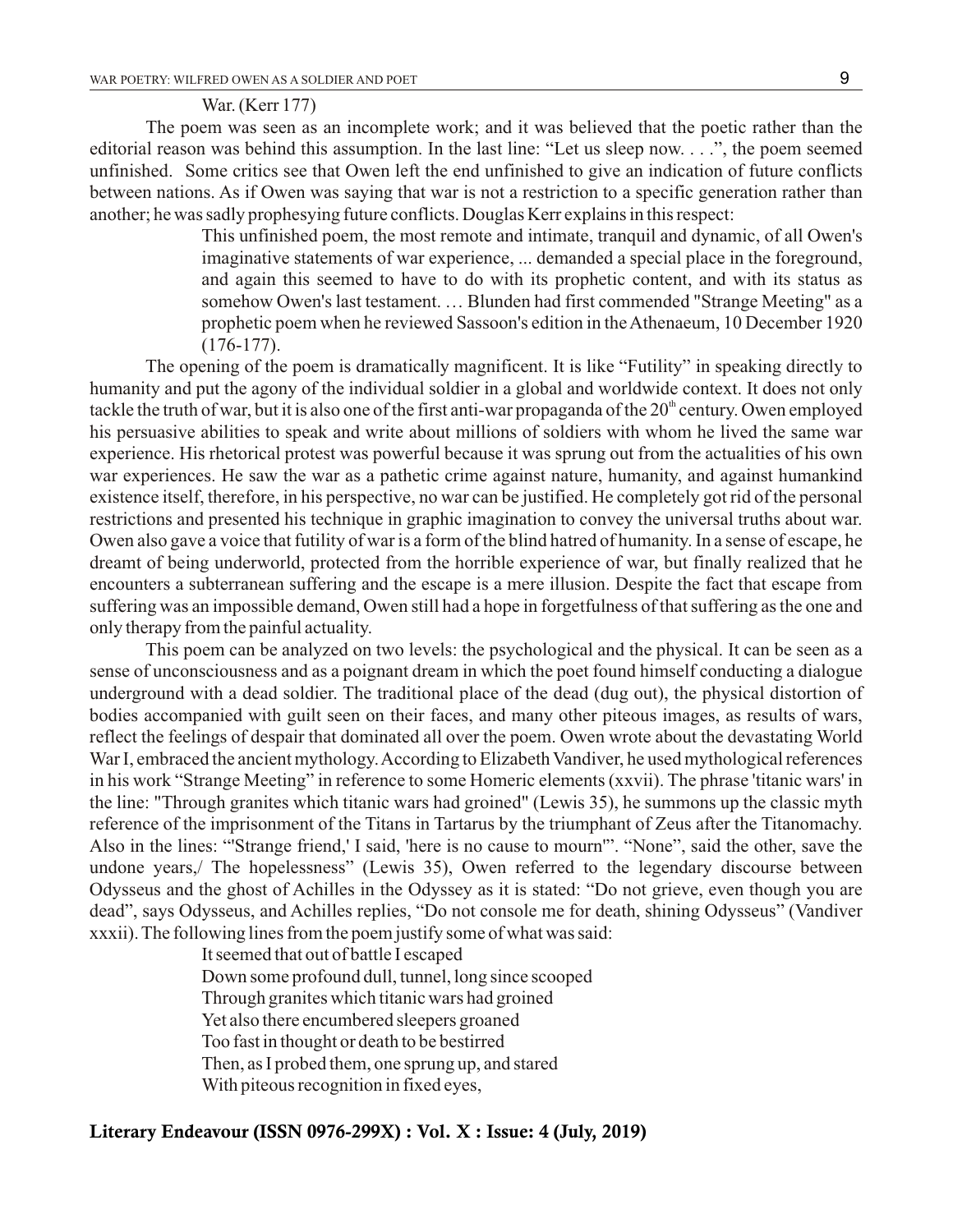Lifting distressful hands as if to bless. And by his smile, I knew that sullen hall,

By this dead smile I knew we stood in Hell (Lewis 35)

Owen voices his despair and regret at the unavoidable loss of humanity. He has first-hand knowledge of war, the ability to tell the facts of war, and the courage to express his protest against the war. Thus he could have stepped aside and avoided the march that -led humanity into her own destruction:

"Strange friend," I said, "here is no cause to mourn."

"None", said the other, "save the undone years,

The hopelessness. Whatever hope is yours,

Was my life also; I went hunting wild

After the wildest beauty in the world,

Which lies not calm in eyes, or braided hair,

But mocks the steady running of the hour,

And if it grieves, grieves richlier than here. (Lewis 35)

Owen expects a post-war period with the world changed for the worse by war. He expresses his fear that "Men will go content with what we spoiled," that they will accept the shattered world as the norm. The alternative will be 'discontent' and further regression into 'this retreating world'- a frightening (and accurate) prediction of events:

For of my glee might many men have laughed,

And of my weeping something had been left,

Which must die now. I mean the truth untold,

The pity of war, the pity war distilled.

Now men will go content with what we spoiled,

Or, discontent, boil bloody, and be spilled. (Lewis 35)

The poem expresses most profoundly the idea of the "greater love" which is the "truth that lies too deep for taint". Love is essential to purify the world cleanly with truth. Owen makes an attempt to convey the message of human brotherhood to us. He suggests that had he not been killed, he is probably foreseeing his death and the impossibility of carrying out his mission; he would have spent all his energy to cleanse the world from the blood of war, yet not through wounds and war but with the sweet water of his poetry, that is teaching humanity the lesson of the greater love. "Then, when much blood had clogged their chariot wheels,/ I would go up and wash them from sweet wells,/ Even with truths that lie too deep for taint./ I would have poured my spirit without stint/ But not through wounds; not on thecess of war." (Lewis 35-36). Another implicit theme is the need for reconciliation in the world. He uses his poetry as a manner of his philosophical manifestation about the pity of war and 'the truth untold' (line 24) to clarify how much the world is in need for reconciliation. "Hunting wild after the wildest beauty in the world" (line 17) is another theme which Owen explores. In the manner of Keats, he searches for beauty in a land in which there is no beauty. Due to the horrors of war, the beauty was replaced by the ugliness. His search for beauty and truth was inspired by his reading of Keats.

In order to stop this flow of catastrophic events, Owen refers to the power of poetry and suggests ways in which poetry and pity can restore the human spirit. The poet has the courage and wisdom to halt "the trek from progress" (line 28). When this futile murdering and destruction can go no further and the nations retreat into 'vain citadels that are not walled'(line 33); when 'much blood had clogged their chariot wheels' (line 34), the poet will 'wash them from sweet wells' and reveal 'truths that lie too deep for taint' (line 36). In order to achieve this, Owen- the poet, the strange friend, the Christ figure- 'would have poured my spirit without stint' (line 37).

At the end of the poem the "other" reveals himself: "I am the enemy you killed, my friend./ I knew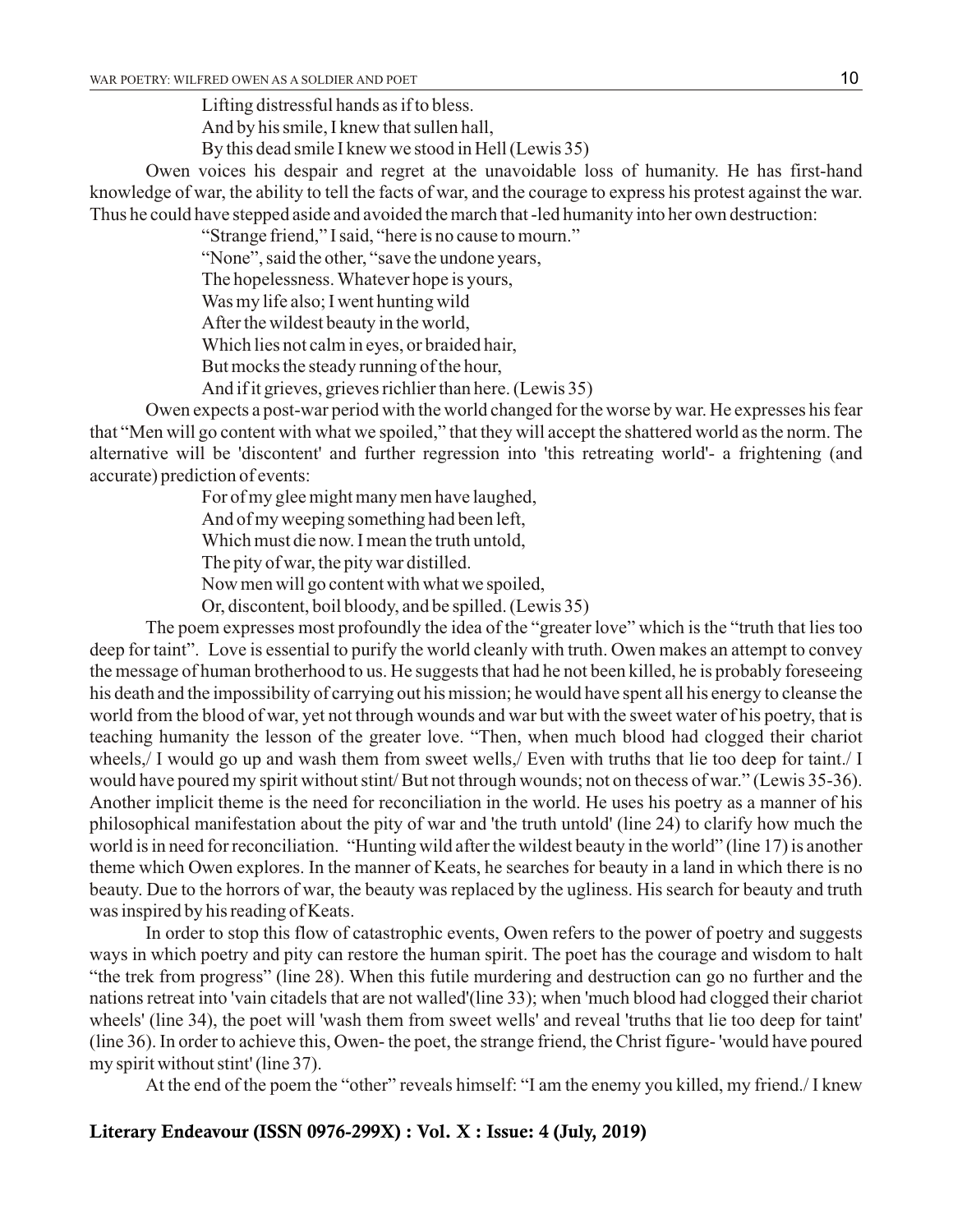you in this dark: for so you frowned/ Yesterday through me as you jabbed and killed./ I parried; but my hands were loath and cold./ Let us sleep now..." (Lewis 36). To Loni Kreis Taglieber, it becomes clear that the poet is both the killer and the enemy of whom he had killed the day before. Owen is saying that in killing the other, man kills himself if not physically but at least spiritually, because in killing his brother he loses his humanity. But the deepest truth Owen reaches in this poem is that brotherly love must be learned not in the death struggle between enemies but before such a struggle can come about. He states: "If a man is willing to sacrifice his life for the other he must learn in time of peace to live for him" (79).

# **III. Conclusion**

Through his poetry, Owen has given a voice to protest against war that desolated the life of people over a long time. He inserted the techniques of irony, rhetorical questions, sarcasm, and sometimes the direct denunciation to reveal his rejection of war, in particular, the war he witnessed: the First World War. Apparently, his first-hand experience in the trenches as a soldier had a critical role in developing his poetic talent. In addition to those horrific events that he lived in the front with his men, Owen's pre-war circumstances that were characterized by despair and black vision of the life during his work in Dunsden, established what is known as revolution in his mind which motivated him to write in such painful method. His poetic writing depicted the real painful side of life.

Owen accused the politicians who were, in his opinion, the reason of the bloody armed struggles in the world. He conveyed an exceptional message to those who thought that the war is merely a title of heroics and glory. He made them see the other evil side of the war. At the same time, he warned them against contributing in the emergence of wars by one way or another. He bore his responsibility toward this case and overtly announced that it is not a kind of pride to die for the country. He hoped that the war will stop in the future but he died before. Although his poems contain some wild and sharp words, they still provide wonderful artistic masterpieces that tell the whole world: the armed conflicts will never solve any political issue whatever it is; on the contrary, they will bring only destruction and human tragedy instead.

# **Works Cited**

- 1. Abu Baker, Ahmad. "The Theme of 'Futility' in War Poetry." Pdf, *Nebula*, 2007, pp.12540. www.nobleworld.biz/images/Abu\_Baker2.pdf.
- 2. Astrid, Vandenbroucke. "The Poetry of Pain: An Examination of the Mechanism Used by Wilfred Owen and Isaac Rosenberg to Express Physical Pain." Master thesis, Gent University, 2013-2014.
- 3. Bloom, Harold, editor. *Poets of World War I, Wilfred Owen & Isaac Rosenberg*. New York: Chelsea House Publications, 2002, pp. 15-26.
- 4. Carter, Ronald and John McRae. *The Routledge History of Literature in English: Britain and Ireland*. Ebook, 2nd ed., Routledge,2001.
- 5. Cash, Peter. "Wilfred Owen." *English Association Bookmarks No. 66*, English Association and Peter Cash 2010, pp. 1-18.
- 6. CN, Trueman. "Poetry and World War One. *"The History Learning Site*, 17 Apr 2015- 4 Jun 2018. www.historylearningsite.co.uk.
- 7. Cowan, Victoria. "Understanding the First World War: Political Dissent, Social Criticism and Patriotism in the Poetry of Soldier Poets, Female Poets and Civilian Poets." Master thesis, Radboud University, 2015.
- 8. Hamadneh, Tarik M.Sh. War Poetry: A Comparative Study between Wilfred Owen and Dunya Mikhail. Master Thesis, Jerash University, 2019.
- 9. Kendall, Tim. *The Oxford Handbook of British and Irish War Poetry*. Ebook, Oxford UP, 2007.
- 10. Kerr, Douglas. "'Strange Meeting' Again." *Connotations*, vol. 3, no. 2, 93/94, University of Hong Kong, pp. 173-85.